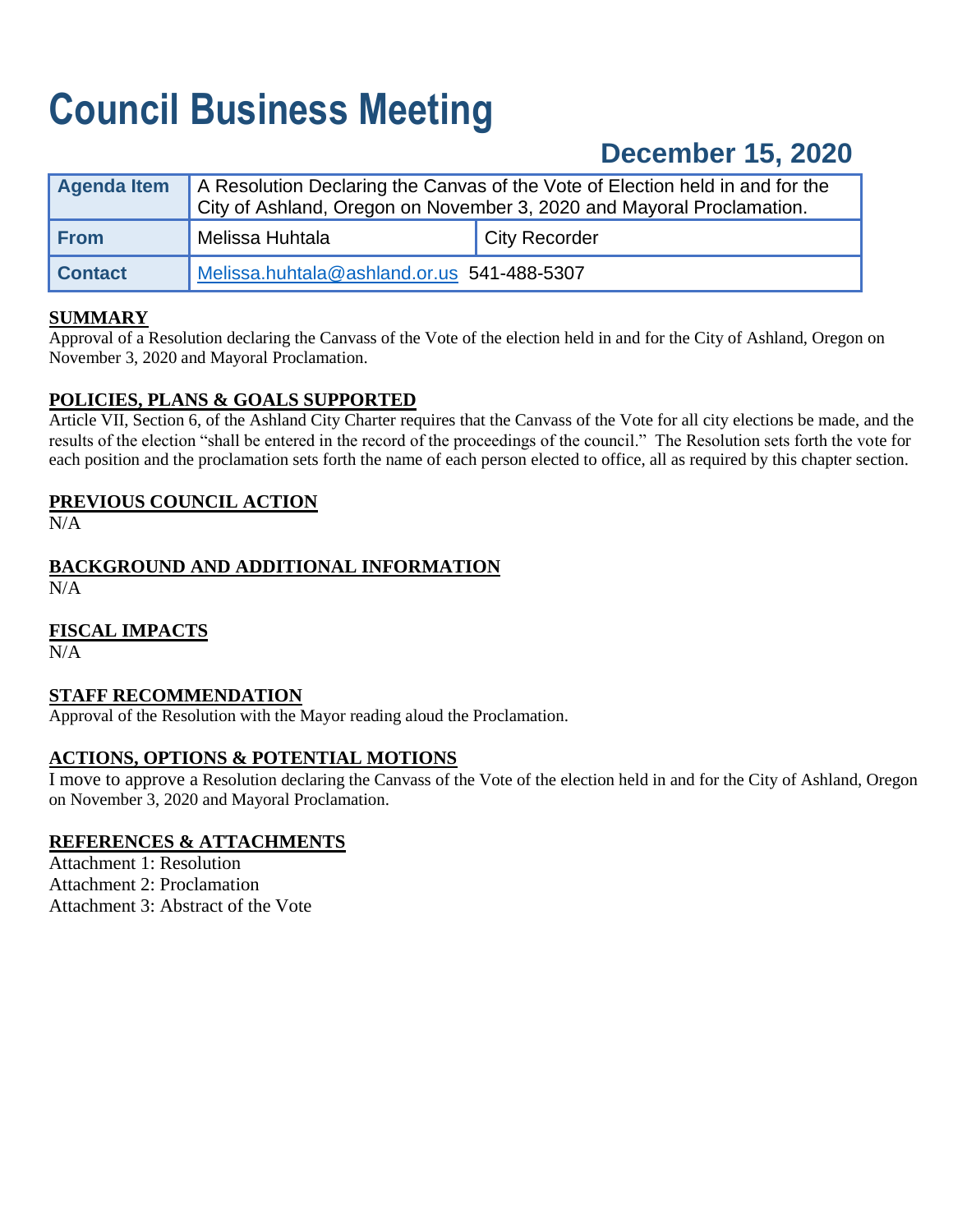# **RESOLUTION NO. 2020-27**

# **A Resolution Declaring the Canvass of the Vote of the Election Held in and for the City of Ashland, Oregon on November 3, 2020**

#### Recitals:

|                    | <b>ASHLAND MAYOR</b>                   |             |
|--------------------|----------------------------------------|-------------|
| Julie Akins        |                                        | 6928        |
| Tonya Graham       |                                        | 6177        |
| Write-Ins          |                                        | 54          |
|                    | <b>COUNCIL MEMBER - POSITION NO. 1</b> |             |
| Paula Hyatt        |                                        | 8270        |
| <b>Andrew Card</b> |                                        | 4054        |
| Write-Ins          |                                        | 35          |
|                    | <b>COUNCIL MEMBER - POSITION NO. 3</b> |             |
| Shaun Moran        |                                        | <u>5018</u> |
| Julian Bell        |                                        | 4405        |
| Kelly Marcotulli   |                                        | 1861        |
| Gerardo Padilla    |                                        | 1245        |
| Write-Ins          |                                        | 25          |
|                    | <b>COUNCIL MEMBER - POSITION NO. 5</b> |             |
| Gina DuQuenne      |                                        | 8736        |
| Jessica Kensinger  |                                        | 3395        |
| Write-Ins          |                                        | 68          |
|                    |                                        |             |
|                    | PARKS COMMISSIONER - POSITION NO. 1    |             |
| Leslie Eldridge    |                                        | 9060        |
| Write-Ins          |                                        | 85          |
|                    |                                        |             |
|                    | PARKS COMMISSIONER - POSITION NO. 2    |             |
| <b>Jim Lewis</b>   |                                        | <u>7523</u> |
| <b>Nick David</b>  |                                        | 3735        |
| Write-Ins          |                                        | 43          |
|                    |                                        |             |

#### THE CITY OF ASHLAND RESOLVES AS FOLLOWS:

SECTION 1. Julie Akins is declared to be the duly elected Ashland Mayor.

SECTION 2. Paula Hyatt is declared to be the duly elected Council Member for Position No 1.

SECTION 3. Shaun Moran is declared to be the duly elected Council Member for Position No. 3.

SECTION 4. Gina DuQuenne is declared to be the duly elected Council Member for Position No. 5.

SECTION 5. Leslie Eldridge is declared to be the duly elected Parks Commissioner for Position No. 1.

SECTION 6. Jim Lewis is declared to be the duly elected Parks Commissioner for Position No. 2.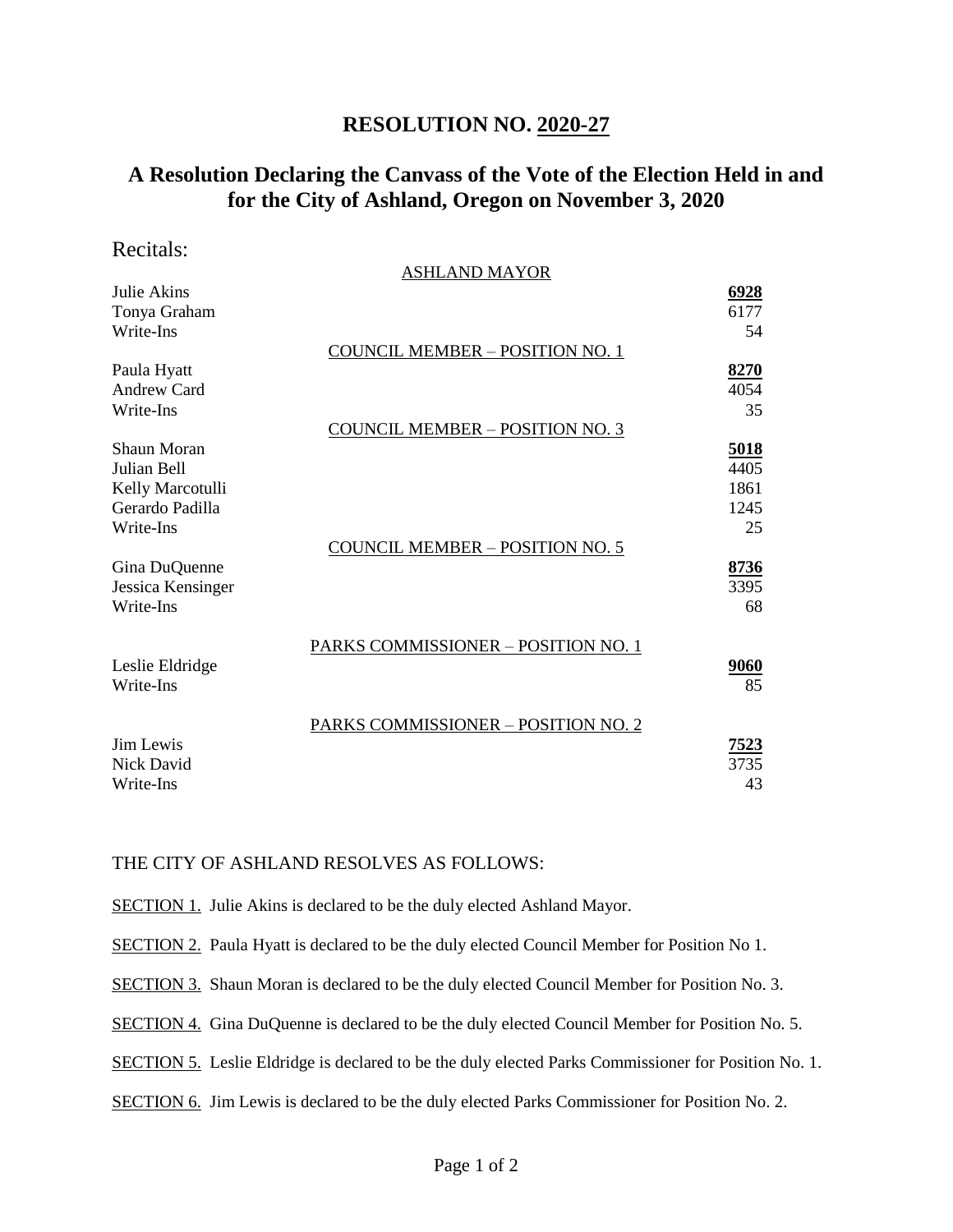SECTION 7. This resolution was duly PASSED and ADOPTED this 15th day of December, 2020, and takes effect upon signing by the Mayor.

\_\_\_\_\_\_\_\_\_\_\_\_\_\_\_\_\_\_\_\_\_\_\_\_\_\_\_\_ Melissa Huhtala, City Recorder

SIGNED and APPROVED this 15th day of December, 2020:

John Stromberg, Mayor

\_\_\_\_\_\_\_\_\_\_\_\_\_\_\_\_\_\_\_\_\_\_\_\_\_\_\_\_\_\_\_

Reviewed as to form:

David Lohman, City Attorney

\_\_\_\_\_\_\_\_\_\_\_\_\_\_\_\_\_\_\_\_\_\_\_\_\_\_\_\_\_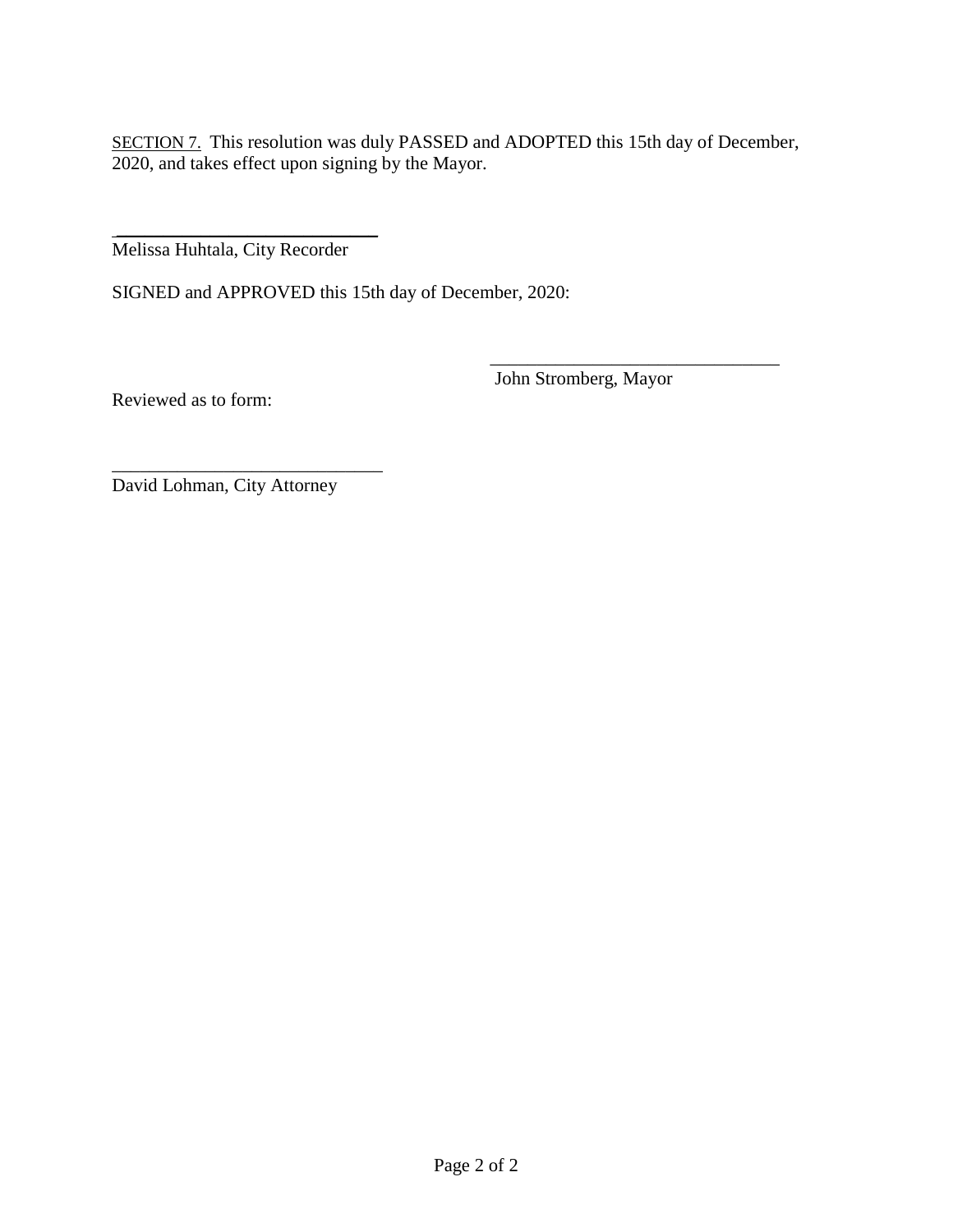# *P R O C L A M A T I O N*

I, John Stromberg, Mayor of the City of Ashland, Oregon, do proclaim that at the election held in the City of Ashland, Oregon, on the 3<sup>rd</sup> day of November, 2020, there was submitted to the voters the question of the elections of persons to various elective offices in the City.

It is hereby declared that the following persons were elected to the positions set forth next to their names and Ballot Measures approved:

> City of Ashland Mayor Julie Akins Council Member, Position #1 Paula Hyatt Council Member, Position #3 Shaun Moran Council Member, Position #5 Gina DuQuenne Park Commissioner, Position #1 Leslie Eldridge Park Commissioner, Position #2 Jim Lewis

Dated at Ashland, Oregon, this 15<sup>th</sup> day of December, 2020.

John Stromberg, Mayor

Melissa Huhtala, City Recorder

\_\_\_\_\_\_\_\_\_\_\_\_\_\_\_\_\_\_\_\_\_\_\_\_\_\_\_\_\_\_\_\_\_

\_\_\_\_\_\_\_\_\_\_\_\_\_\_\_\_\_\_\_\_\_\_\_\_\_\_\_\_\_\_\_\_\_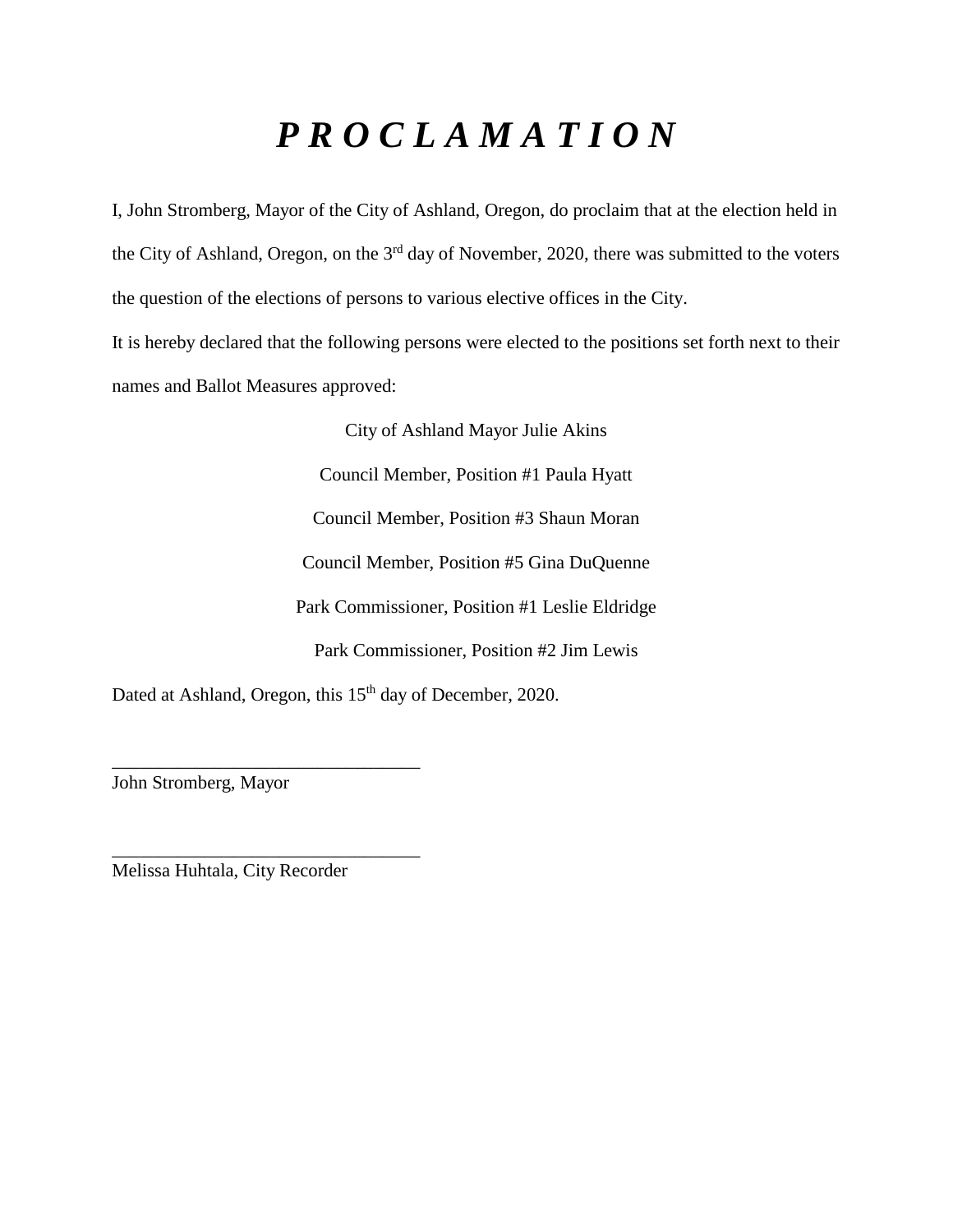#### Statement of Votes Cast by Geography

Jackson County, Oregon, November 3, 2020 General Election, Nov 03, 2020 All Precincts, City of Ashland, All ScanStations, City of Ashland, Council Member, Position 1, City of Ashland, Council Member, Position 3, City of Ashland, Council Member, Position 5, City of Ashland, Mayor, City of Ashland, Park Commissioner, Position 1, City of Ashland, Park Commissioner, Position 2. All Boxes

#### OFFICIAL ABSTRACT

Total Ballots Cast: 14562, Registered Voters: 16507, Overall Turnout: 88.22%

#### 45 precincts reported out of 45 total

| Choice | Votes | Vote % |
|--------|-------|--------|
|        |       |        |

#### **All Precincts**

#### City of Ashland, Mayor (Vote for 1)

14562 ballots (1 over voted ballots, 1 overvotes, 1402 undervotes), 16507 registered voters, turnout 88.22%

| 6928  | 52.65%  |
|-------|---------|
| 6177  | 46.94%  |
| 54    | 0.41%   |
| 13159 | 100.00% |
|       |         |
| 1402  |         |
|       |         |

#### City of Ashland, Council Member, Position 1 (Vote for 1)

14562 ballots (1 over voted ballots, 1 overvotes, 2202 undervotes), 16507 registered voters, turnout 88.22%

| 32.80%  |
|---------|
| 0.28%   |
| 100.00% |
|         |
|         |
|         |

#### City of Ashland, Council Member, Position 3 (Vote for 1)

14562 ballots (6 over voted ballots, 6 overvotes, 2002 undervotes), 16507 registered voters, turnout 88.22%

| Gerardo Padilla   | 1245  | 9.92%   |
|-------------------|-------|---------|
| Kelly Marcotulli  | 1861  | 14.82%  |
| Shaun Moran       | 5018  | 39.97%  |
| Julian Bell       | 4405  | 35.09%  |
| Write-in          | 25    | 0.20%   |
| Total             | 12554 | 100.00% |
| Overvotes         | 6     |         |
| <b>Undervotes</b> | 2002  |         |
|                   |       |         |

#### City of Ashland, Council Member, Position 5 (Vote for 1)

14562 ballots (0 over voted ballots, 0 overvotes, 2363 undervotes), 16507 registered voters, turnout 88.22%

| Jessica Kensinger | 3395  | 27.83%  |
|-------------------|-------|---------|
| Gina DuQuenne     | 8736  | 71.61%  |
| Write-in          | 68    | 0.56%   |
| Total             | 12199 | 100.00% |
| Overvotes         | о     |         |
| Undervotes        | 2363  |         |
|                   |       |         |

#### City of Ashland, Park Commissioner, Position 1 (Vote for 1)

14562 ballots (0 over voted ballots, 0 overvotes, 5417 undervotes), 16507 registered voters, turnout 88.22%

| Leslie Eldridge<br>Write-in | 9060<br>85 | 99.07%<br>0.93% |
|-----------------------------|------------|-----------------|
| Total                       | 9145       | 100.00%         |
| Overvotes                   |            |                 |
| Undervotes                  | 5417       |                 |

#### City of Ashland, Park Commissioner, Position 2 (Vote for 1)

14562 ballots (0 over voted ballots, 0 overvotes, 3261 undervotes), 16507 registered voters, turnout 88.22%

| Jim Lewis  | 7523  | 66.57%  |
|------------|-------|---------|
| Nick David | 3735  | 33.05%  |
| Write-in   | 43    | 0.38%   |
| Total      | 11301 | 100.00% |
| Overvotes  |       |         |
| Undervotes | 3261  |         |

Page: 1 of 1 2020-11-23 07:39:17